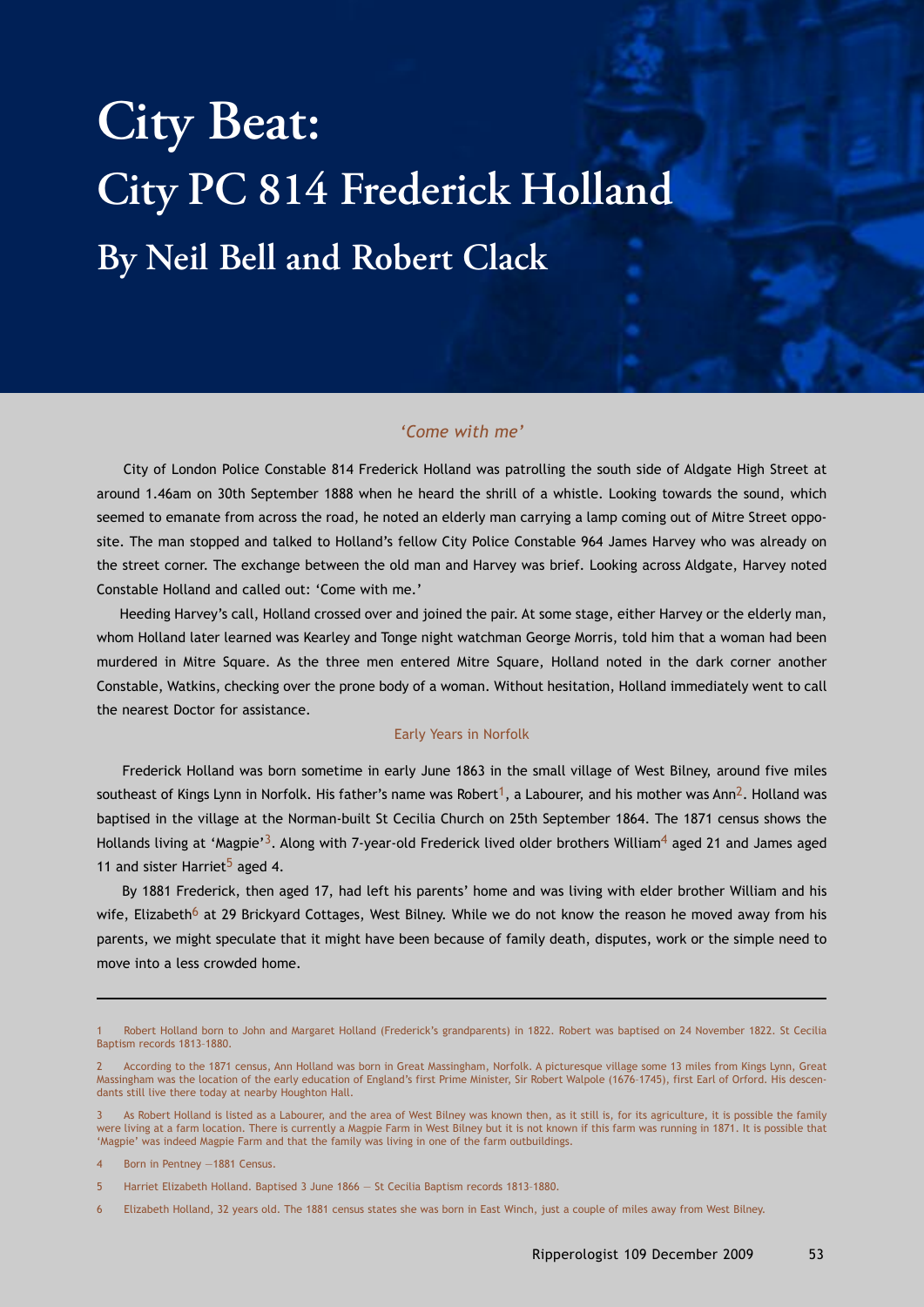

#### West Bilney

In November 1882, Frederick Holland came into the employ of Robert Henry Household of West Bilney Hall upon the recommendation of Mr Household's own Steward<sup>7</sup>. His application for the City of London Police Force lists Holland's occupation as Labourer. His employer, Robert Houseman, was a Justice of the Peace (JP). Better known today as Magistrates, JPs originated under the name of 'Keepers of the Peace' in 1195. At that time, Richard I commissioned certain knights to be responsible for maintaining the law, the reasoning being that men who hold these positions of power and wealth would be respected to such a degree that their authority would not be disputed. By 1327, an act was passed where 'good and lawful men' were appointed in each county to uphold the law in civil matters. A 1361 act decreed that JPs should meet 4 times a year to discuss such matters and this became known as Quarterly Sessions. The practise was kept up right until 1972 when Crown Courts were introduced. Most JPs consisted of well-to-do land owners, such as Robert H Household, who could afford to waive the 4 shillings a day expenses and conduct the court's business out of a sense of duty rather than for any financial gain.

According to the 1881 census, Robert Henry Houseman<sup>8</sup> was a widower born in 1836. He lived at West Bilney Hall with his sons Horace West<sup>9</sup> and Henry Barrows<sup>10</sup>, as well as his 53-year-old Housekeeper Sarah Langley along with servants Eliza Savage and Susan Aylmer<sup>11</sup>. The Hall itself still stands and is described as a handsome building, situated in a well-timbered park, surrounded by extensive plantations and drives. It was at this idyllic location that Frederick Holland worked on and off for the next two years<sup>12</sup>.

<sup>7</sup> Testimony given by Robert H Household upon Frederick Holland application to join the City of London Police Force — 10 February 1885.

<sup>8</sup> The 1881 census lists Household as a Magistrate Auditor of the Local Government Board London.

<sup>9 11</sup> years old  $-1881$  Census.

<sup>10</sup> 9 years old — 1881 Census.

<sup>11</sup> Eliza Savage 21 years old and Susan Aylmer 22 years old — 1881 Census.

<sup>12</sup> Testimony given by Robert H Household upon Frederick Holland application to join the City of London Police Force — 10 February 1885.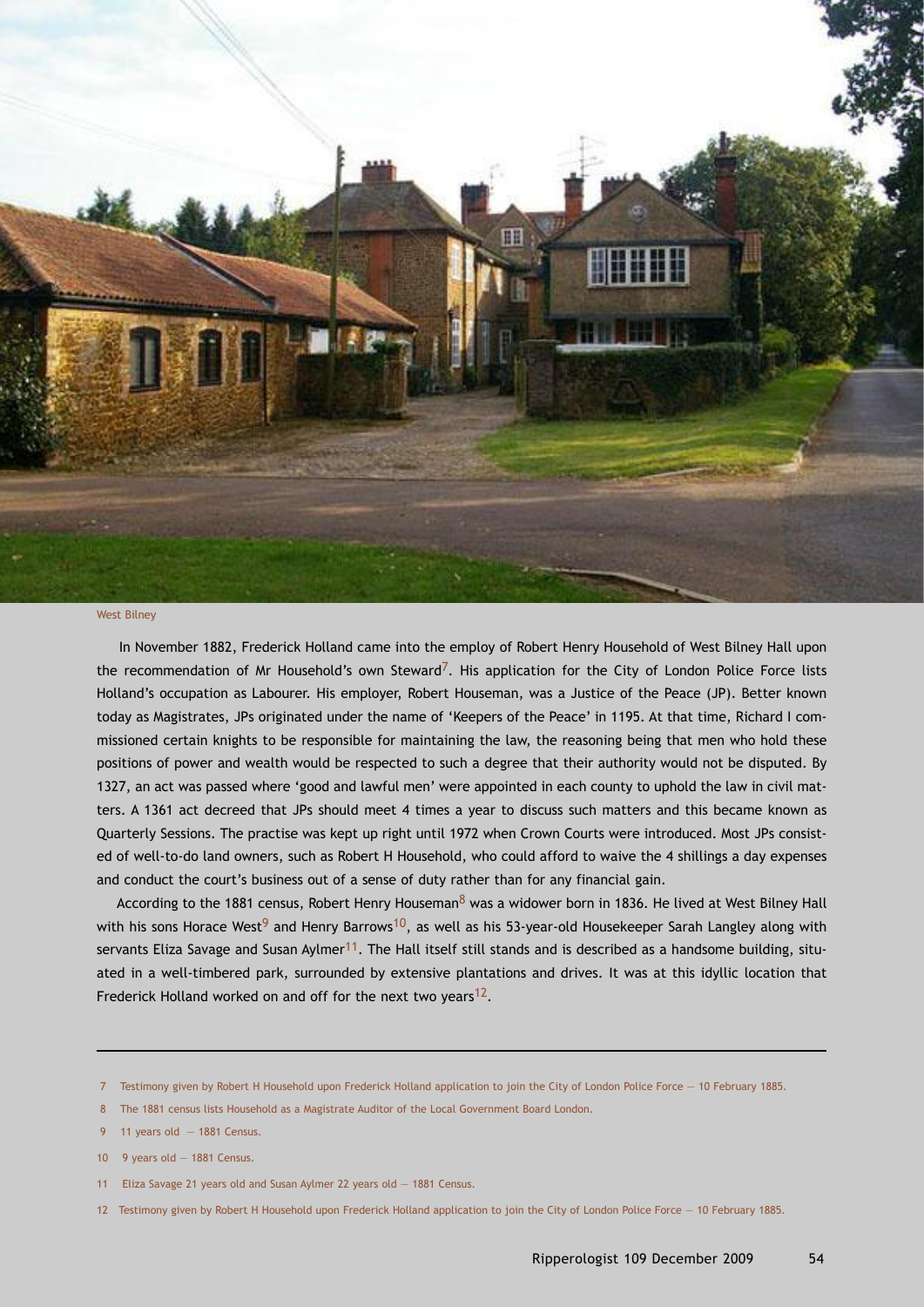## Holland Joins the City of London Police

Holland, by now 21 years of age, left the service of Robert Household on 7th February 1885. Three days later, he handed his City of London Police Force application form to Chief Inspector Robert Sillcock<sup>13</sup>. Holland gave his marital status as single and an address of 7 Canal Grove, Old Kent Road, South East London. Holland's height was recorded as 5 foot 10½ inches; he had brown eyes, brown hair and a fresh complexion. As well as testimony from Robert Household, Holland had obtained a declaration from Reverend Edward John Alvis14, Vicar of the Church of All Saints Benefice in East Winch, who stated he had known Holland since January 1883. One final testimonial was from a Blacksmith named Mr Richard Hammond<sup>15</sup>, who stated that he had

a ARTIFICATE OF CHARACTER FROM THE CANDIDATE'S LAST EMPLOYER  $2 - 24$ 1 Sound him as in ally good amples and graced annium men, the big **WIND MA** City of London Palms Form, and recommend him and disable to the C smith Strollund, Stemment as  $-22$ Enjaged from him stone (Wignaturn) his ento Belong Sta

Character reference from Holland's former employer from his application form.

known Holland since 1866, when Holland was a mere 3 years of age.

As was procedure, the Superintendent of Kings Lynn Police issued a reference letter dated 26th February 1885. If a man wished to join the City of London Force a letter was sent to the constabulary from which the man hailed – in Holland's case, Kings Lynn — requesting references. It was then up to that constabulary to go to the relevant parties in order to obtain those references. In this case, Superintendent G Ware<sup>16</sup> stated: '. . . Frederick Holland is a very respectable man'.

On 24th April 1885, Holland was finally certified fit enough to conduct general duties. The period between his application and certification, 2 months, is an indicator that Holland struggled to adapt to life in the force. As was standard, he was placed on the 3rd class of pay of 25 shillings; however, the yearly review on 29th April 1886 brought Holland to the 2nd class rate and increased his pay to 28 shillings. Over a year later, on the 6th May 1887, Holland got himself into trouble. Fellow City Police Constable 898 William Savage was struggling with a thief who was in the process of trying to escape custody. It was noted that Holland failed to assist PC Savage. As it was Holland's first offence, his punishment was a mere reprimand. There are no further reports against Holland for the remainder of that year. By 1888, Holland had married Roseanna and sometime later that year their first daughter, also named Roseanna, was born. Though we are not certain of baby Rosanna's exact birth date, the timing of her birth was profound due to the fact that a serial killer, later to be known as Jack the Ripper, was taking lives in that very year, and little Rosanna's father was about to become involved.

<sup>13</sup> Robert A Sillcock is listed, along with his wife Susannah, two daughters, Ellen and Alice, and three sons, Robert A Jnr, Ernest and Harry, as resident at Snow Hill Police Station in 1881. He was also present at when City of London Police Constable 931 Louis Robinson (who arrested Eddowes for being drunk and Disorderly hours before her death) applied to join the same force. It would seem as if Sillcock oversaw all applications to join the City of London Police Force.

<sup>14</sup> Reverend Edward John Alvis, Vicar of East Winch, 1872-1912. Born in Kings Lynn, Norfolk. Reverend Alvis was married to local girl Emma Ella with whom he was a father to four daughters. He resided at The Vicarage House, East Winch, Norfolk and had one domestic servant, 21-year-old Emily Lee. He also employed two young Nursemaid sisters named Hammond, Jessie (14) and Elizabeth (13) — 1881 Census.

<sup>15</sup> The 1881 census states that Richard Hammond was born in 1842 in the same village as Holland's elder brother William — Pentney, Norfolk. As well as working as a Blacksmith, Hammond was also a Grocer. He lived in West Bilney along with his wife Annie, four sons, Frank, William, Harry and Arthur, and one young daughter, Minnie. Due to the fact that West Bilney is a small village, it is possible that the Nursemaids to Reverend Alvis (mentioned above), were in fact related to Richard Hammond.

<sup>16</sup> Superintendent George Ware of Kings Lynn Police, Norfolk was presented, in 1884, with a Gold Cameo ring in the will of James Fiddaman http://www.thornburypump.myby.co.uk/KingsLynn/will.html.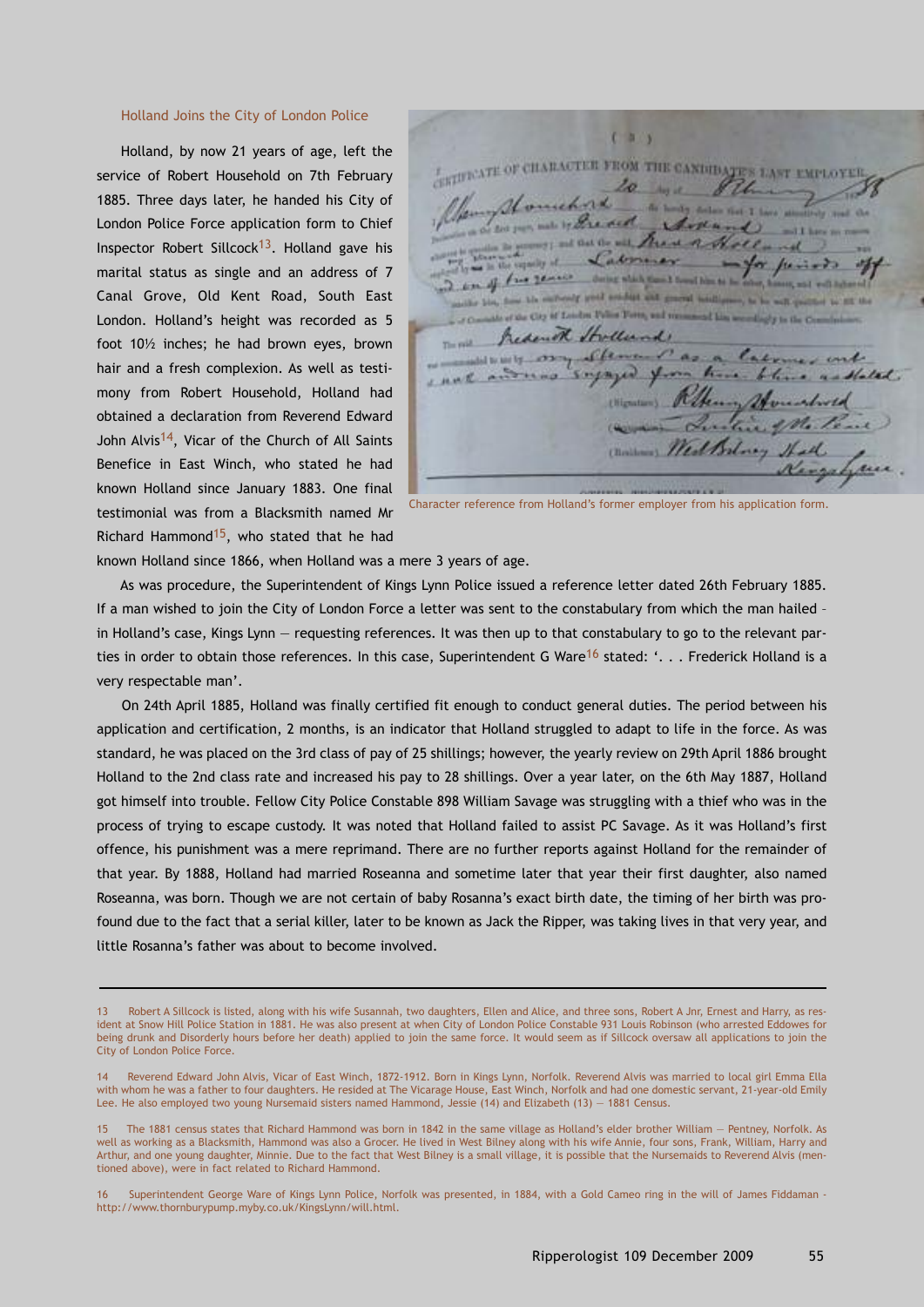Helland Trederick CITY OF LONDON POLICE FORCE, With Conditions of Hertler, **WAND OF APPLICANT** Trederick Molland 而残魔奇 DATE OF ADMISSION. POLICE OF FEB 189 5882

Left: The cover of Holland's application form to join the City of London Police Force.

Below: Page 1 from the application form, giving Holland's description.

All photographs of Holland's service records courtesy of Robert Clack

**THUGE OR** 21 Ho mid DECLARATION to be made by each Applicant for the Situation of Constable of the CITY or Loxnox **POLICE FORCE.** QUESTIONS. Frederick Holland Nume of Jeogth . . . . . . . . . . . Trode or Culling . . . . . . . . .  $\frac{2}{\sigma}$  for  $\frac{2}{\sigma}$  for  $\frac{2}{\sigma}$  for  $\frac{2}{\sigma}$  $\oint$  mathe Brown Brown  $Hv$ . Jone, Complexion... Marks on the person . . . . . . Marks on the person  $\ldots$ <br> $\n \, \text{F2}$   $\text{F3}$   $\ldots$ West Bilmy Kings Lynk Neurast Tearn . . . .  $\begin{bmatrix} \textit{Norm} & \textit{Norm} & \dots \\ \textit{County} & \dots & \dots \end{bmatrix}$ Whather Single, Married, or Weisser dingle Number of Children . . . . . . . Age of the youngest Child . . .  $\label{eq:2} \begin{array}{ll} \textit{If the Cambridge Area term in}\\ \textit{if the decay, New-ferm} & \textit{if the decay, New-ferm} \\ \textit{if the decay, New-ferm} & \textit{if the energy, new-ferm} \\ \textit{if the energy is a mass of the energy, new-ferm} \\ \textit{if the energy is a mass of the energy, new-ferm} \\ \textit{if the potential of the energy, new-ferm} \\ \textit{if the potential of the energy.} \end{array}$ In nither of these hervies R H Household By whom lest employed . .  $18,52$ Soumber  $1887$ Duration of last employment îм.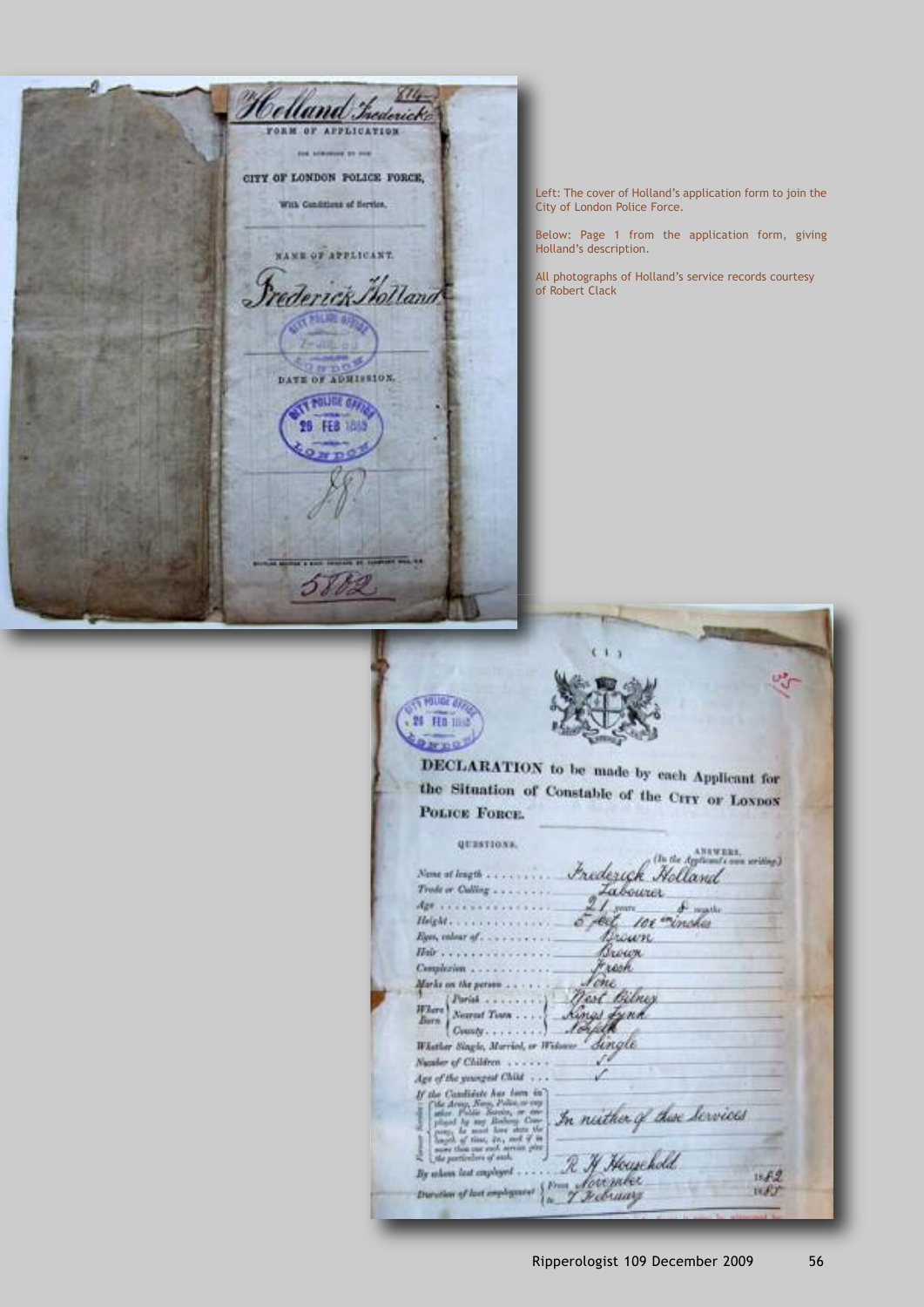## Murder and Mutilation in Mitre Square

As noted above, during the early hours of Sunday, 30th September 1888, Holland was patrolling the south side of Aldgate High Street when City PC 964 Harvey called him to cross the road. With Harvey was the elderly night watchman Morris<sup>17</sup>. The pair informed Holland that there had been a murder akin to the recent ones committed upon two prostitutes, Mary Ann ('Polly') Nichols and Annie Chapman, in the weeks before in Bucks Row and Hanbury Street, respectively.

This was a major event, and the three swiftly covered the short distance to Mitre Square where they came upon City PC 881 Watkins crouched over the terribly mutilated form of a woman who would later be identified as an 'unfortunate' named Catherine Eddowes. It was clear she had been murdered and it was just as clear by whom. The man that had viciously murdered in the East End throughout the previous weeks had struck again, this time in the City of London.

As Holland looked down upon the lifeless body of Eddowes prone upon the damp flagstones he knew the procedure: a Doctor had to be called. Knowing the area,  $18$  Holland immediately headed towards 34 Jewry Street where he knew Dr George Sequeria<sup>19</sup> resided. Sequeria testified as follows:

Sequeria: On the morning of Sept. 30, I was called to Mitre-square, and I arrived at five minutes to two o'clock, being the first medical man on the scene of the murder. I saw the position of the body, and I entirely agree with *the evidence of Dr. Gordon Brown in that respect.*

Sequeria: I am well acquainted with the locality and the position of the lamps in the square. Where the murder was committed was probably the darkest part of the square, but there was sufficient light to enable the mis-



*creant to perpetrate the deed. I think that the murderer had no design on any particular organ of the body. He was not possessed of any great anatomical skill.*

Coroner: *Can you account for the absence of noise?*

Sequeria: *The death must have been instantaneous after the severance of the windpipe and the blood vessels.*

Coroner: *Would you have expected the murderer to be bespattered with blood?*

Sequeria: *Not necessarily.*

George Morris, night watchman to Kearley & Tonge situated in Mitre Square, was called to assist by PC 881 Edward Watkins who found the body of Catherine Eddowes in Mitre Square.

18 As with any beat Constable, Holland would have had to memorise where Doctors' premises were located upon his beat. Just in case medical assistance was required. It is therefore possible Jewry Street was on Holland's beat.

19 Doctor George William Sequeria. Born on 3rd December 1858, William Sequeria's father was Dr Henry Little Sequeria and his mother Amelia Sequeria. George Sequeria was very much a local boy, baptised on 6th November 1864 at St Katherine Creechurch, a stone's throw away from Mitre Square. His father ran a surgery at 1 Jewry Street. At the time of Eddowes murder, Sequeria was only 30 years of age — information from Chris Scott, Casebook: Jack the Ripper, 8th February 2005 (post 1682) — http://www.casebook.org/forum/messages/4920/15977.html.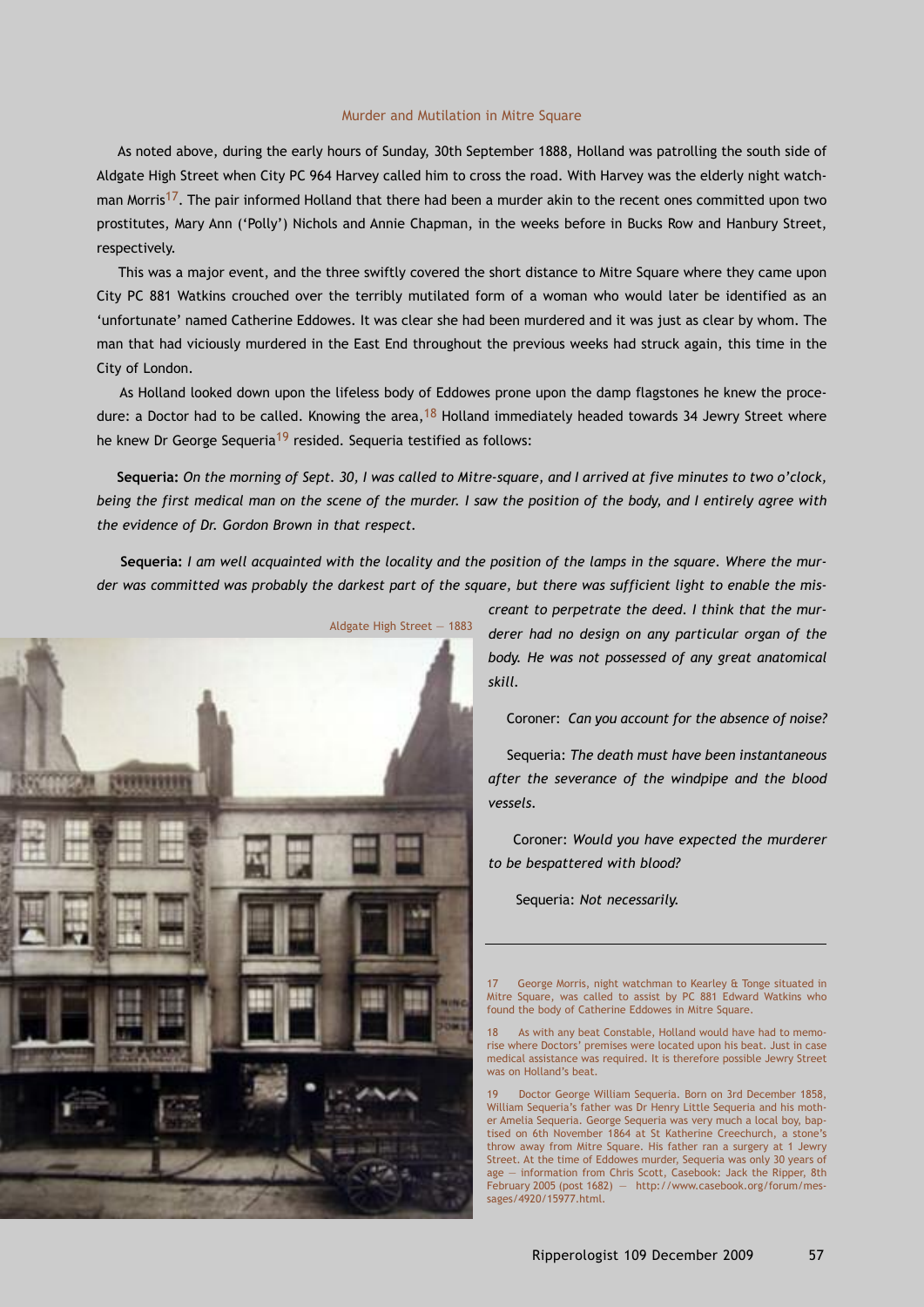Coroner: *How long do you believe life had been extinct when you arrived?* Sequeria: *Very few minutes — probably not more than a quarter of an hour*20.

The *Morning Advertiser* of 12th October reports City PC 964 James Harvey's inquest testimony as:

On the night of the 29th ult. I went on duty at a quarter to ten, but I did not notice any suspicious person in the course of my beat. When I got into Aldgate, I heard a whistle and saw the witness Morris with a lamp in his hand. I immediately went to him and asked him what was the matter. He replied, 'A woman has been ripped up in Mitre Square.' I saw a constable on the other side of the street, and I said, 'Come with me.' We went together to Mitre Square, where we saw Police constable Watkins. The constable (Holland) who followed me went for a medical man, and private individuals were despatched for more police assistance. It came almost immediately. I waited there *with Constable Watkins and information was at once sent to the inspector*21.

### Reprimanded for Drunkenness

Almost a year after assisting in the policing of the Catherine Eddowes murder scene and, coincidently, on the same day the Pinchin Street torso was discovered on the 10th September 1889, Holland was reduced to the 3rd Class rate. This meant a 3-shilling drop to 25s. The reason for this reduction was the fact Holland was found to be drunk coming off duty. Obviously, at some stage during his beat the young Constable had taken something a little stronger than tea. It usually takes a Constable 12 months to work himself back up to the higher rate, however in Holland's case this did not occur. The main reason for this was that on 15th April 1890 he neglected to patrol his beat. This coupled with the fact that he also failed to remove an obstruction<sup>22</sup> meant that Holland stayed at the 3rd rate of pay for another year. He also forfeited two days leave for this matter.

20 Testimony of Dr George William Sequeria made on Thursday 11th October 1888 at the Inquest into the death of Catherine Eddowes.

21 Testimony of City of London PC 964 James Harvey made on Thursday 11th October 1888 at the Inquest into the death of Catherine Eddowes.

22 We do not know for certain how Holland's neglecting to patrol his beat manifested nor how it was found out. However due to the fact that another charge of neglecting to 'remove obstruction (most commonly a cart in the way of a thoroughfare)' was levelled at Holland, the most logical scenario was that the Beat Sergeant (who patrolled beats to ensure good practice), or a fellow Constable on an adjoining beat, was called to sort out this obstruction on Holland's behalf. And it was for this reason that Holland's absence was noted.

Holland's Service Record

CITY OF LONDON POLICE. Frederick Holland No.  $\overline{\ell}$ III. Joined the Force 26 x Ichuary 1885, **REPORT AWARD AUTHORITY** Date Neglecting to assist 1t. 198 Savage Reprimanded, being a 1th whereby a meet escaped flow custody, effence. Ading law Reduced to 3th Class Drunk coming off duty Acqueting to patrick Beat, and to Commissioner, To jorfiet 2 days principally cours, concres cloturatio July 11ª Drunk at Station, when off Reduced to the 4 rest of pay. Plus, en plan clothes Aleglishing to diverser promises in Tardound. of forfit a days have Idling & generaling with a left man monschip charged that fourter with a soldier of mind Sprit 8th uleman Drinking melt liquor while on daty university als **ROBIN CERTISFICO Recent** King Smitht. Statement.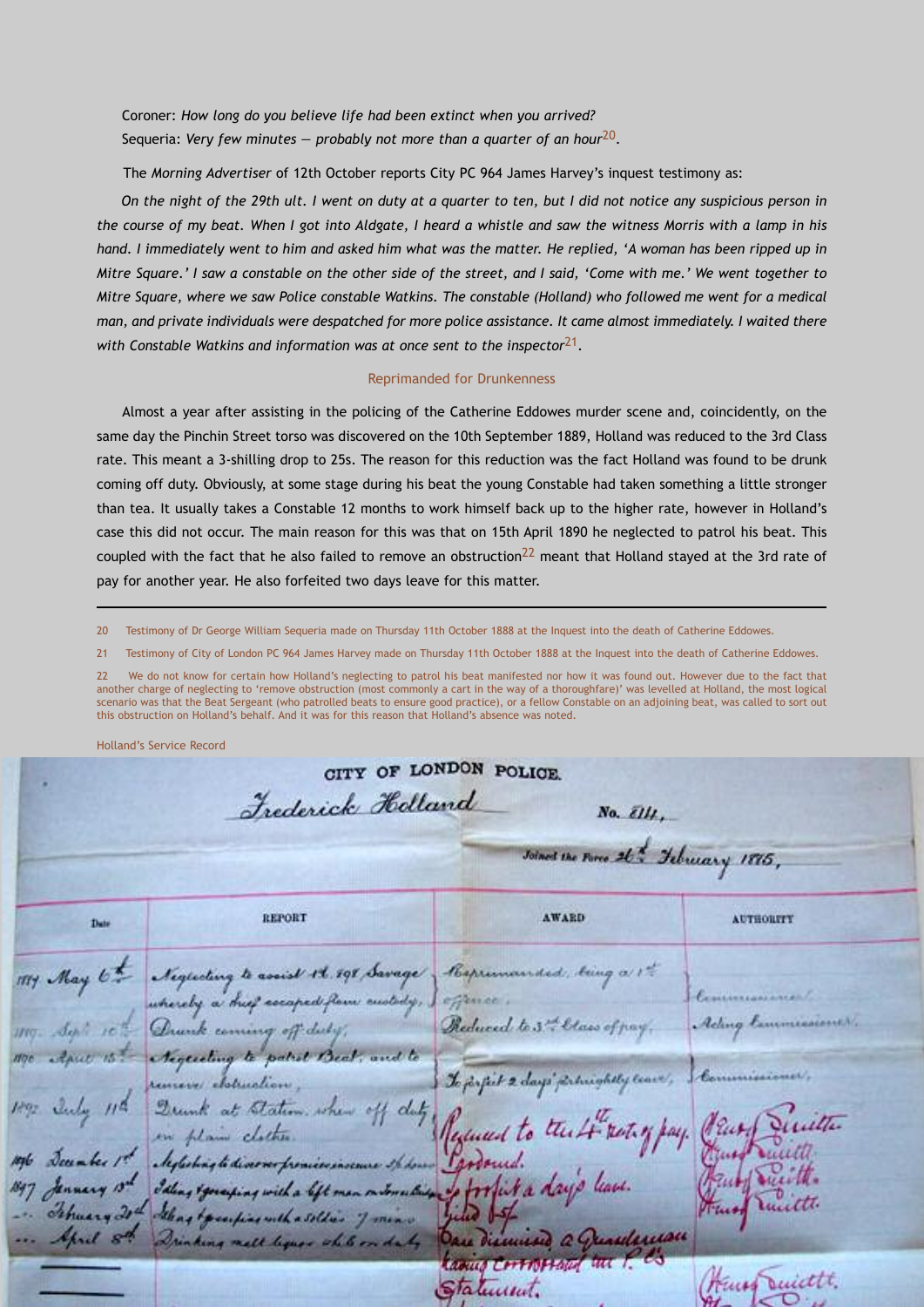

One interesting piece of information come to us via the 1891 census, which has Holland, wife Roseanna and little Roseanna living at 12 Royal Mint Square in Whitechapel. By this date, the family had a new edition, 1-year-old Louisa. The location of this address is extremely interesting. Royal Mint Square is only yards from a dank railway arch known as Swallow Gardens. In the early hours of 13th February 1891, a young prostitute named Frances Coles was found murdered at this location and it is possible that the Holland family was living close by at the time of this crime, which has been attributed by some to Jack the Ripper.

Holland seems to have redeemed himself in April 1891: he was promoted to 2nd Class with a pay increase to 32s 2d in that month.

## Holland Is Made an Example and Reforms Himself

But just over a year later, Holland was in trouble again. On 11th July 1892, Holland was found to be drunk at Bishopsgate Police Station. He was off duty at the time and in plain clothes, however all City constables and officers were expected to maintain a high standard of decency and decorum. Holland's seniors frowned heavily upon this obvious flaunting of these standards. In fact, the most senior officer in the City of London force, Commissioner Henry Smith, was not at all impressed with Holland's actions on that July day and instantly reduced him to the 4th class rate of pay, which was 30s. Reading through the service records of other City Police Constables, Holland indiscretion does not seem that severe or uncommon. However, it may be a case of Smith setting standards and making an example out of this particular Constable as warning to others.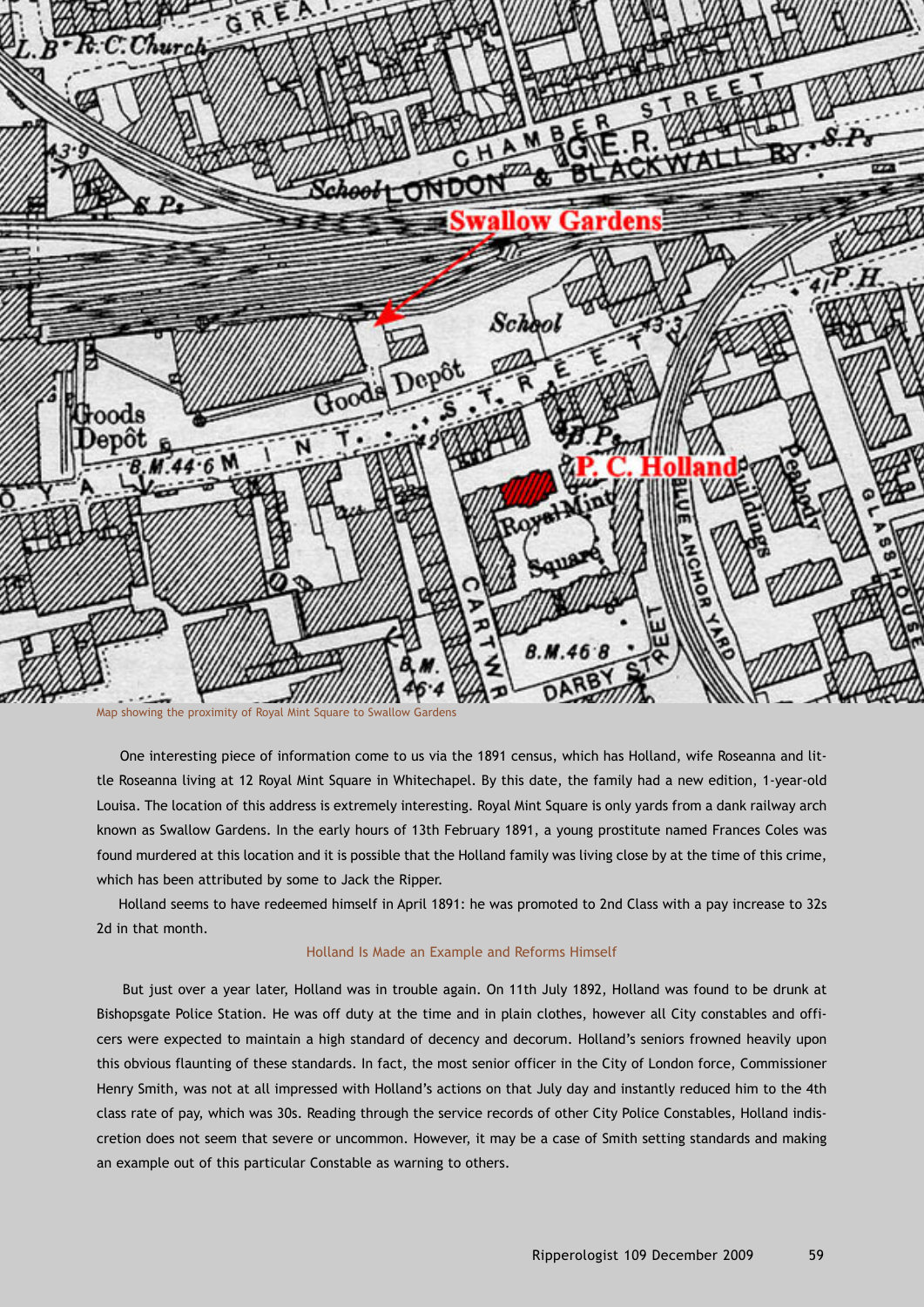Treature **AUTHORITY**  $\frac{\omega}{1-\nu}$ **Date KECORD OF SERVICE** Certified poper the Service  $\tilde{a}$ 16, 4, 13  $41.86$  $24 - 5$ edvanced to 2 to Class of pay są. 25f. Reduced to 3th Class of pay  $re, q, 79$  $H$ Eldmoneed to 2nd Class of pay  $\alpha$ Reduced to the 4th rate of hay  $3d/$ 42 mad to state of pay  $73$  $+52/$ Advanced to the 2nd rate of pay  $-20$ m Assembly the P rate of pay 涵 Reserved to the 2m rate change 44  $254$ thoughthe by ester  $1.48$ 

This major reprimand by his Commissioner seems to have had an effect on Holland. On 13 July 1893, he was advanced to 3rd rate of 32 shillings and a year later on 12 July 1894 he was boosted up again to the 2nd rate and 32 shillings. By 12th July 1895, PC 814 Frederick Holland finally made it to Constable 1st Class with its pay of 36 shillings. Within a period of 3 years Holland had worked his way from the bottom of a police constable's pay structure to the highest he could obtain whilst on constable duties. This was quite some turn around and Holland maintained his 1st Class level for some years. However, a number of incidents would occur that would lead to the demise of his good character.

Holland's pay record

#### Last Two Years as a City Police Constable

On 1st December 1896, Holland failed to discover that a premises on his beat was unsecured for 3 and a half hours. He was pardoned for this supposed infraction and we can only assume that the allegation was difficult to prove or that possibly the censure was deemed harsh as the nature of the phrase 'unsecured' is not mentioned. Whichever it may be, Holland's superiors felt the episode to be insignificant enough to enable them to pardon him.

The following month, on 13th January 1897, Holland was found 'idling and gossiping' with the liftman of Tower Bridge. Tower Bridge was one of London's newest bridges and attractions. After the bridge was opened in 1894, pedestrians either had the option of taking the carriageway across or using the walkway situated higher up. The reasoning for the overhead walkways<sup>23</sup> was that the pedestrians would not have to wait for the carriageway (or 'bascules' as they are known) to retract. And in 1896 the bascules were raised far more frequently than today due to tall ships coming and going along the Thames. Holland was evidently caught chatting with the bascule lift operator. He was punished and forfeited a day's leave.

Five weeks later, on 20th February 1897, Holland was caught yet again 'idling and gossiping'. This time he was talking with a soldier for '7 minutes'. For this infraction, he was fined a sum of 5 shillings. On 8th April 1897, it was alleged that he was drinking malt liquor whilst on duty. Commissioner Smith dismissed the allegation thanks to the evidence provided on Holland's behalf by a Guardsman, who confirmed Holland's story. On 3rd August 1897, Holland was due to muster $^{24}$ at 5.45am but did not appear until some 45 minutes later. He forfeited another 3 days' leave for this misdemeanour.

These indiscretions all occurred within 5 months<sup>25</sup> and must have rung bells with Holland's senior officers.

The year 1898 was not a good year for Holland. He was 20 minutes late for mustering on 12th February resulting in yet another forfeiting of leave, 1 day this time. He was further punished at the beginning of March. On 5th March, Holland failed to take action against the breaking of a window despite being asked to do so, one assumes by the aggrieved party. He was reduced to 2nd Class and formally cautioned by Commissioner Smith.

The final straw came on 5th July 1898 when Holland was found to be absent from his beat for 50 minutes. In his record of service, Commissioner Smith simply wrote in his distinctive scrawl 'To send in his resignation forthwith'.

<sup>23</sup> The Walkways were abandoned in 1912 due to lack of use. People preferred to wait for the Bascules to retract than to carry their bags up the stairs.

<sup>24</sup> Mustering is the inspection all Constables had to go through prior to being allowed on duty

<sup>25</sup> Though it must be remembered the accusation of drinking on duty was dismissed.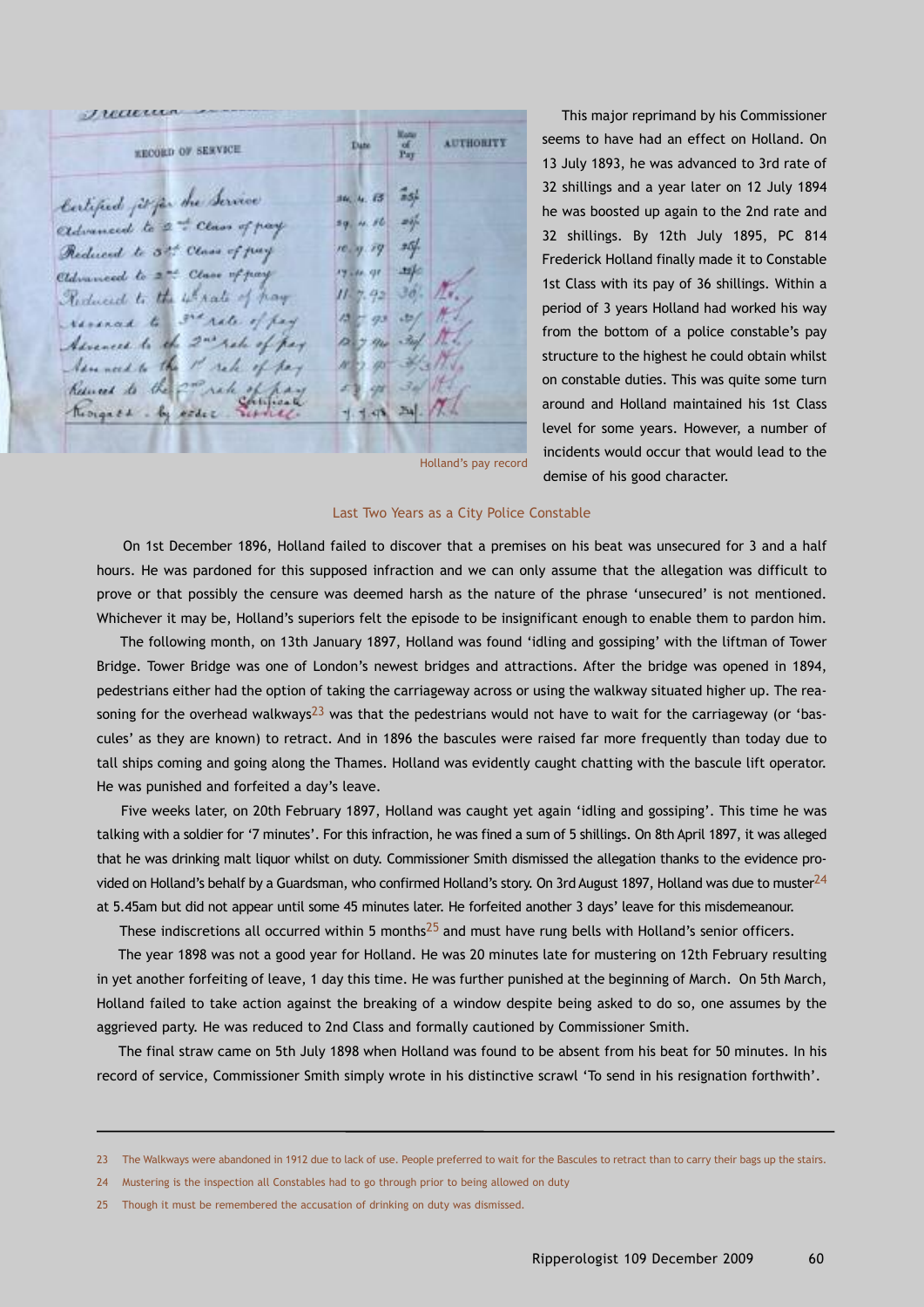## Resignation from the City of London Police

In Holland's Pay Record, the last entry reads 'Resigned by order'. Two days later, Holland handed in his letter of resignation, which reads:

> *7th July 1898 Resignation*

*I beg to resign my appointment as A Constable in the City of London Police forthwith.*

*Frederick Holland PC 814*

Underneath can be seen the signature of Chief Inspector George Izzard $^{26}$  and the approving initials of Commissioner Henry Smith himself. On the same day that he submitted his resignation letter, Holland presented Police Constable 90 Read with his uniform and equipment. Read noted Holland's age as 35 years and 1 month, his height as 5 foot 11 inches, his hair as fair and his complexion as fresh.

Although we are unsure as to the exact date, we do know that at 6.00pm on one early evening not long Holland's letter of resignation. after Holland had departed the force, the City of

London Police force received a visit from a Mr Millar Wilkinson. A note of the visit was made and Mr Millar Wilkinson gave his address as No. 3 St Michaels Alley, Cornhill<sup>27</sup>. He enquired as to Holland's '13 year service in the force with a view to recommending him for work'. Millar Wilkinson also wanted to know why he left the force – the underlined word 'wanted' indicating that he required clarification as to Holland's departure. Millar Wilkinson was informed that the information would be available to him at 10.00am the following day. Unfortunately, we do not know the outcome of this enquiry, as there are no further notes or memorandums concerning this matter on Holland' file.

#### Holland's Last Years

The 1901 census has the Holland family at 78 Brandon Street, Southwark. By this time, Frederick was listed as a Carman28 'in a hardware firm'. His wife, Roseanna, was living with him along with his 12-year-old daughter also named Roseanna. Unfortunately, daughter Louisa is missing from this census; however, the census does show three new additions to the family, all girls: 9-yearold Jessie, 4-year-old Emma and Edith, aged just under a month old at the time of the census.

CITY OF LONDON POLICE. **REPORT**  $\sum_{D}$  $4,100$ n my apanhnent as A the G y of Ton rlice forthwith Frederick Holland approved of S

Note recording the visit of Mr Millar Wilkinson

CITY OF LONDON POLICE 1º Millor Wilkman (C.C. No St. Michaels alley Cornlill celled at 6.4m wanting to know something Expc. I. Holland  $-13.354$  44 ment me him for North very of reco but wanted to know which beleft the etc. Livores He was told the Required Int would be give t him ISO.

<sup>27</sup> We have an 1895 Kellys Directory reference to a Jeweller at that address under the name of Millar Wilkinson. Therefore, it is logical to assume that this person was indeed the same man and that Holland tried to obtain employment for or via Mr Millar Wilkinson.

<sup>28</sup> A deliverer of goods. The Victorian equivalent of today's lorry or van driver